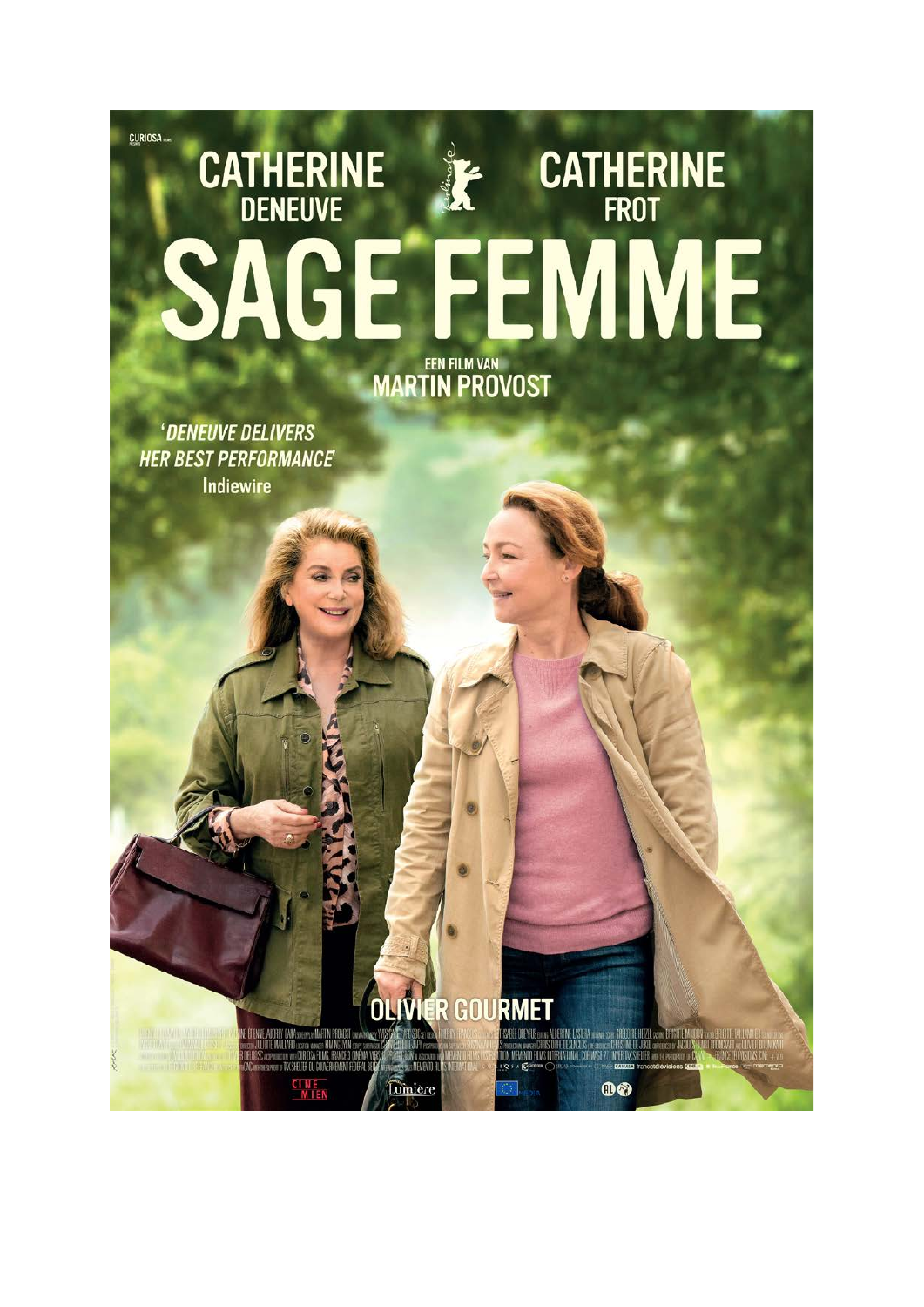Curiosa Films presents

Catherine Frot Catherine Deneuve

# **SAGE FEMME**

### Een film van Martin Provost

met Olivier Gourmet

1h57 – France / Belgium – 1.85 – 5.1

Photos and press kit available for download on **[www.memento-films.com](http://www.memento-films.com/)** & **https://cinemien.nl/pers/films/**

Distributie Nederland **Cinemien** [www.cinemien.nl](http://www.cinemien.nl/) +31 (0) 20 5776010

**Publiciteit Marketing** Manon de Weerd Vivian Zandkuiil [manonworks@outlook.com](mailto:manonworks@outlook.com) [vivian@cinemien.nl](mailto:vivian@cinemien.nl) +316 8179 0714 +316 8356 5143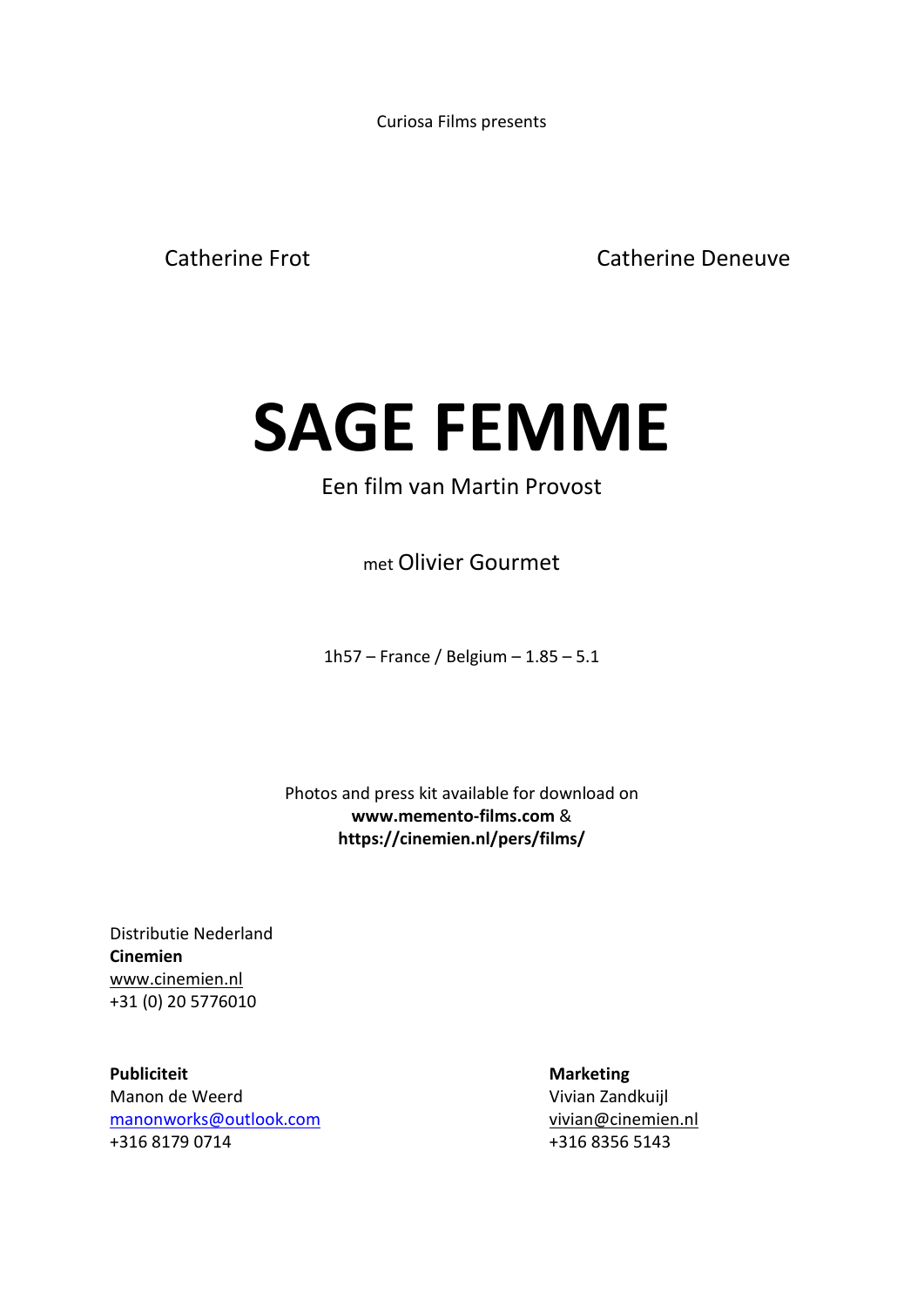#### **SYNOPSIS**

Béatrice, een glansrol van filmdiva Catherine Deneuve, leeft er ondanks haar leeftijd nog lustig op los. Claire (Catherine Frot) is de eerlijkheid zelve. Als vroedvrouw heeft ze haar hele leven gewijd aan anderen. Naast de onzekerheid over haar werk wordt haar leven nog meer overhoop gehaald door de plotselinge terugkeer van Béatrice, de voormalige maîtresse van Claire's overleden vader. Béatrice is haar tegenpool; luid, kleurrijk en egocentrisch. De vrouwen hebben elkaar decennia lang niet gezien. Claire vraagt zich dan ook af waarom Beatrice na jaren van afwezigheid nu weer in haar leven opduikt.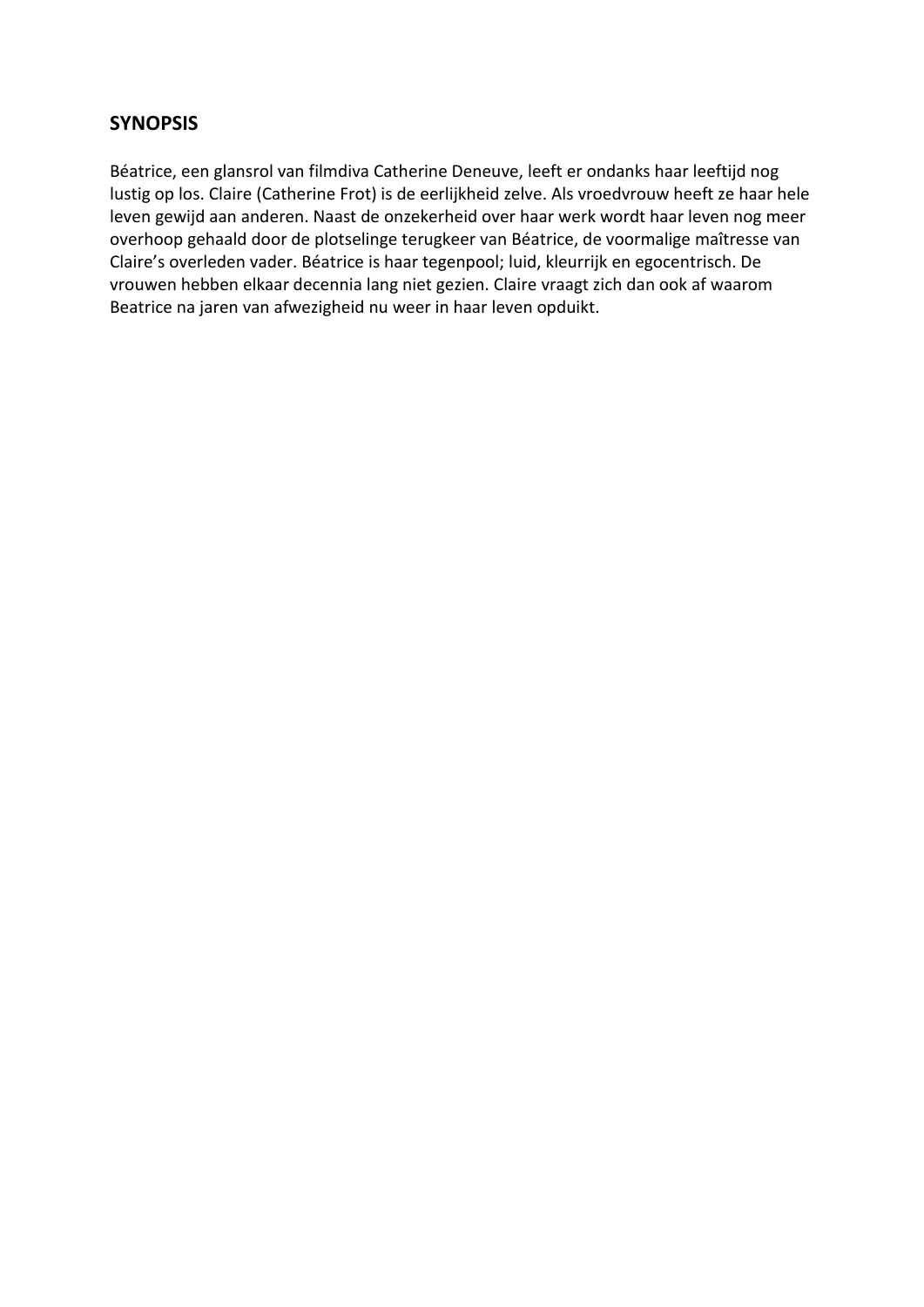#### **INTERVIEW WITH MARTIN PROVOST**

#### **Where did the idea of telling the story of a midwife come from?**

I myself was saved at birth by a midwife. She gave me her blood and so allowed me to live. She did it with incredible discretion and humility. When my mother told me the truth about my birth, a little over two years ago, I immediately went to look for her, without even knowing her name. The hospital archives where I was born are destroyed every twenty years, there was no remaining trace. My mother remembers that she was not in the first flush of youth. I am convinced she is dead.

I therefore decided to pay tribute to her, in my own way, by dedicating this film to her and through her, to all those women who work in the shadows, dedicating their lives to others, without expecting anything in return.

The most extraordinary thing is that I needed a birth certificate (and not the usual copy) a few months ago, for my marriage. I had practically just finished the film editing and to my astonishment I discovered that it was this midwife, and not my father, who had declared my birth at the town hall. Not only had she spent all night with me, she had saved me, but she had also gone to declare my birth, as if to certify that I was alive and well. I think this is a beautiful gesture, and I repeat her name, Yvonne André, endlessly. I owe her a lot.

However, THE MIDWIFE is not an autobiographical film. I did not want to tell my story, because it was only a pretext to go further, to become better acquainted with a profession, which has always fascinated me. I therefore met with quite a few midwives, at first to fully understand what had happened to me the night of my birth, and it is from their answers that the story of Claire gradually emerged. I wanted to portray a midwife in touch with the reality of her time but also a woman at a defining moment in her life.

#### **Claire is both a complex and inflexible character...**

She is a committed woman who lives for others. She has principles and values that she refuses to give up, all to her credit. Professionally, she does not accept what society wants to impose on her. The small maternity ward where she has always worked is about to close in favour of a 'baby factory', these establishments, which are growing in number and where performance is considered more important than human care. Claire refuses the job she is offered, she refuses the compromise. That is who she is. A woman with integrity who knows what her experience is worth. Money is not her priority even if unemployment is a cause for concern. She would rather sell her apartment than contribute to the policy of setting targets. She acts with the same conviction in her personal life: her son has left home, she has no partner, but she remains upright, almost stiff-necked.

The eruption of Béatrice into her life will change everything.

#### **Béatrice is the exact opposite of Claire, to the extent that it is hard not to be reminded of La Fontaine's The Ant and the Grasshopper when we see them together. Is this reference intentional?**

Yes. I totally assume this reference. For me, this film is a fable, but gentler than La Fontaine's, which I find terrifying, a fable in which I try to say that we are all duty-bound to be both a little bit ant and a little bit grasshopper. Claire and Béatrice are fundamentally opposed, but little by little, this contrast becomes a source of complementarity, of reciprocity, of wisdom. Conflict frightens me and yet, it cannot always be avoided, it allows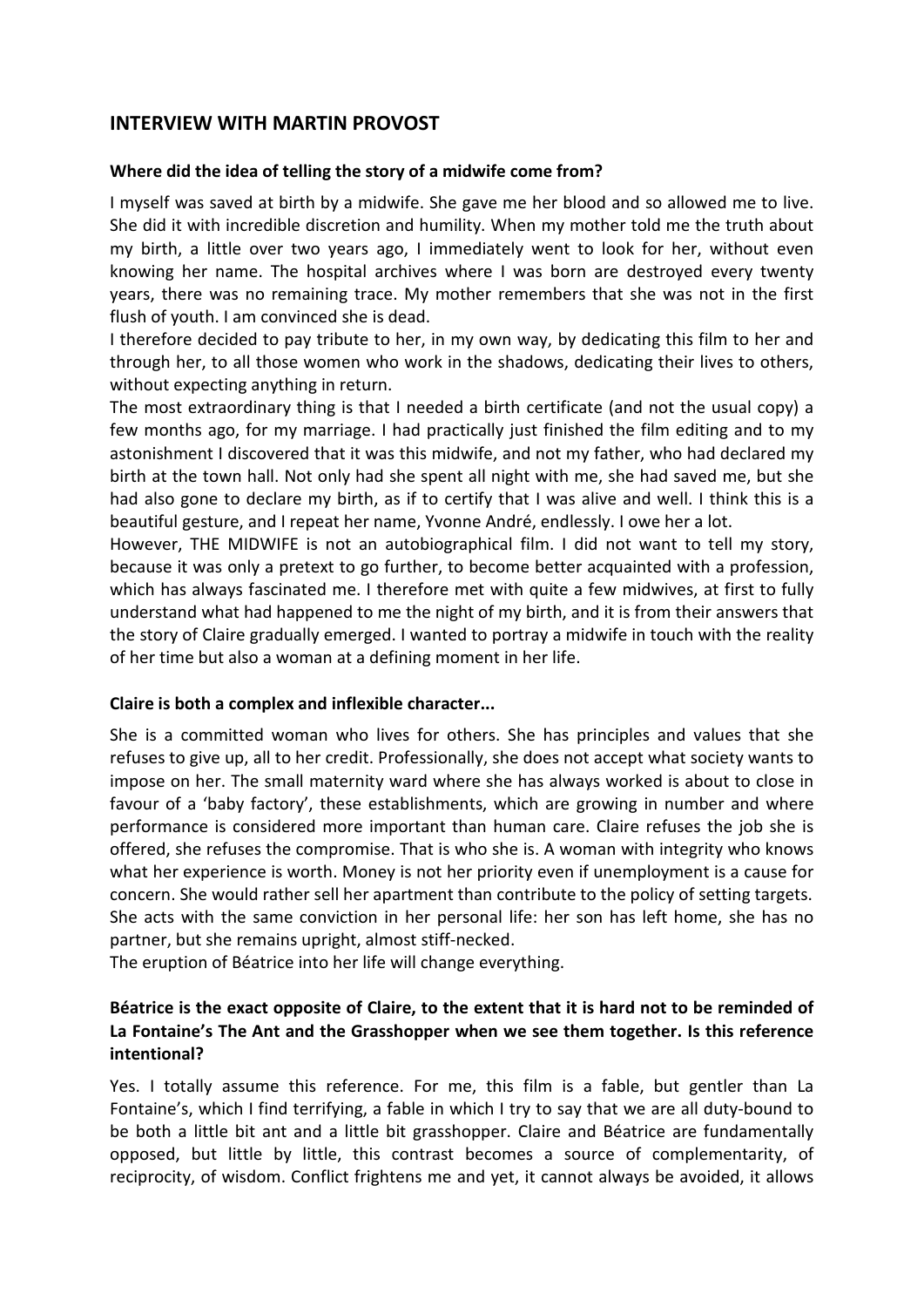us to appreciate our differences. It is what will happen to the two women. Claire lives in the shadows too much and Béatrice comes back to bring some light into her world. And for Béatrice, who has always lived like a free spirit, it is perhaps the opportunity for her to come to a better understanding of her own life, to finally stop and appreciate that without others, we are nothing.

#### **In this sense, the film raises the question: what is freedom?**

Exactly. For me, freedom is a concept that I frequently question. Freedom does not reside in the absence of boundaries or rules as Béatrice appears to think. The illness that strikes her will undermine her way of life and her way of thinking. What she calls 'freedom' has always been akin to a form of escape, but suddenly she cannot, she needs Claire, she is fragile. Claire, who embodies what Béatrice has always rejected, choosing to take life lightly, to the extent of superficiality, this sort of extreme compassion for powerless and vulnerable human beings. There could be nothing more vulnerable than a baby who has just been born or an elderly person who is going to die.

Béatrice, a woman but also a child, lovely, wonderful and funny, cruel through her casualness, finally realises that she holding herself prisoner. It is too late, but she has a chance. To make the memories that Claire will have of her good ones. Because the dead live in us, they keep living in the minds of those they loved and of those who loved them. For Béatrice, it is the last possible freedom. One of the worst things in the world, is to die alone, with no-one to hold your hand.

#### **THE MIDWIFE is also a story of transmission and of transformation...**

Both women fill the void in one another. Claire rediscovers her second mother, the one she chose previously in a time when she was becoming a young girl, and Béatrice the daughter she never had.

This relationship is at the heart of the story. Moreover, Béatrice does not hesitate to introduce Claire as her daughter to the doctors who are treating her and as a result Claire, cornered, accepts. And when Béatrice has no longer anywhere else to go, it is Claire who opens the door to her little apartment and thus to her life. Hence, the two-bedroomed flat becomes the arena where all that life had not thus far permitted will be enacted, a chance to make up for lost time, to make peace.

Together they bring back to life the man they both adored, each in their own way. For Claire, a father who vanished too suddenly and too soon and for Béatrice, the only true love of her life. To leave the past behind is to accept the future, the beginning of a new life for Claire, a more soothing end for Béatrice.

#### **This is the first time Catherine Frot and Catherine Deneuve have met on screen. How did you imagine that meeting to be?**

An obvious success. I wrote this film for them both and for Olivier Gourmet. I had already asked Catherine Frot to play Simone de Beauvoir in 'Violette' but she turned down the role. She came back to me after having seen the film to tell me she regretted it. Her frankness moved me, I kept her in mind.

And when the film came to life, I saw her, just as I see you, leaning over me in her pink blouse, as if she was bringing me into the world. From there, everything naturally fell into place.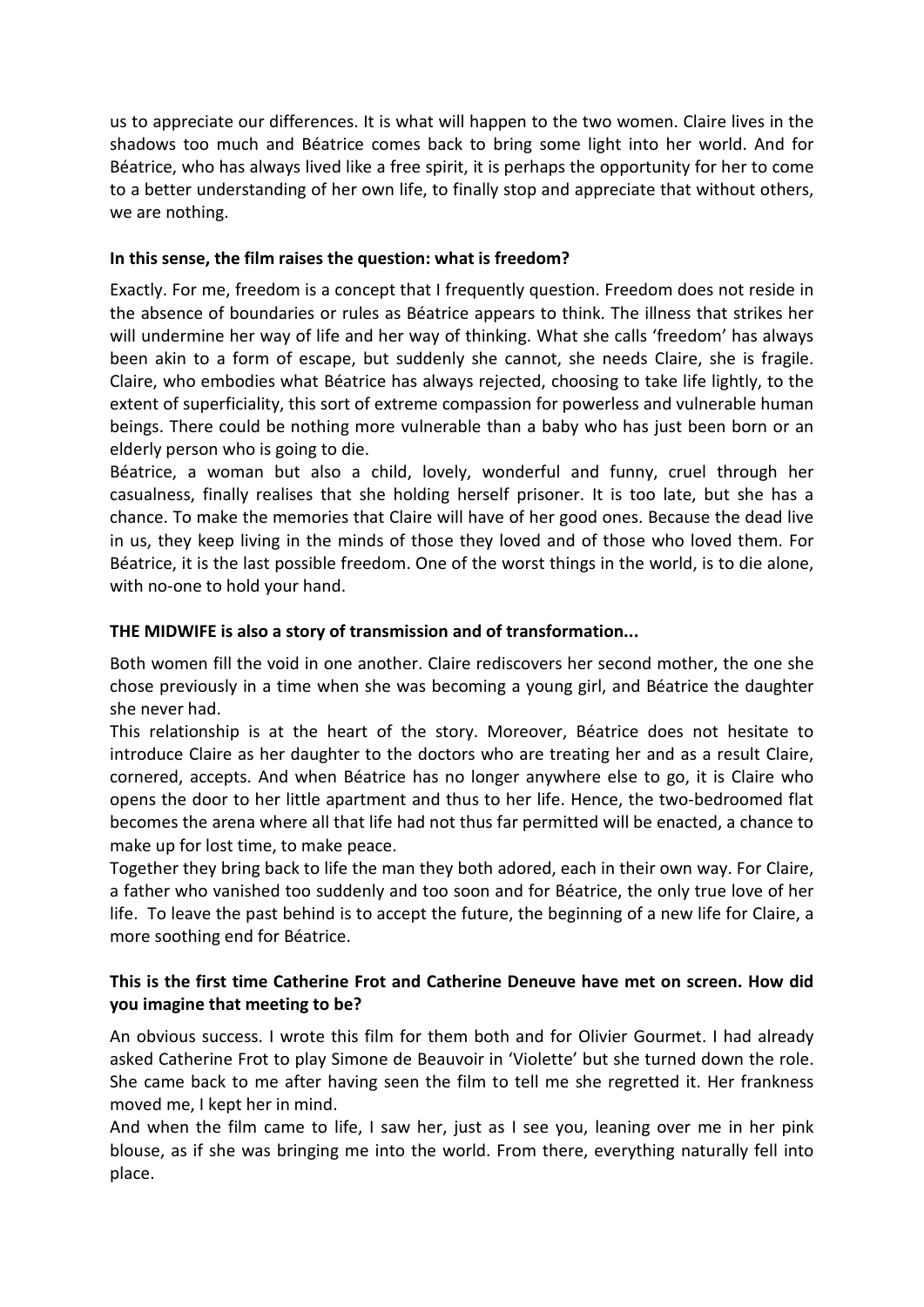Who other than Catherine Deneuve could portray Béatrice? Her mere existence makes me happy. She seems above the law.

As far as Olivier Gourmet is concerned I had already worked with him in 'Violette' and I was sure he and Catherine Frot would make a perfect couple. And we were each eager to work together again.

So, I wrote the script with those three in mind. I come from the theatre and it is important for me to see the actors whose roles I am writing. I hear their voices. It is almost tailor-made. My only worry was that they would say no. But there again everything fell into place.

At the time, the film was just an idea in my head when I was invited to a festival in Prague. I ran into Catherine Frot on the street. She was filming 'Marguerite'. We spoke. I told her that I thought about her a great deal. The next day, as fate would have it, I met Olivier Delbosc, also in Prague producing 'Marguerite'. I told him about my idea of a film about a midwife, and he said, goodness, my father is an obstetrician. Count me in!

He hadn't read a word.

From that day on I really felt like destiny was at work.

#### **How did you work with them?**

I met Catherine Deneuve at almost the same time as Catherine Frot. A few days apart.

Catherine Frot said yes first, from the outset. She was troubled. Claire referred to what she was going through in her own life, which almost belonged to the past. Claire therefore arrived at the right time, as if to close the loop. We came to understand one another very quickly, she also comes from the theatre, we share the same passion for scripts, of what always hides in the shadows. She reminds me of those English actresses who are capable of everything, as much in theatre as in cinema.

Catherine Deneuve asked to meet me. I was a nervous wreck, I trembled to think that, if she said no, the film was doomed. But she said yes too, just like that, throwing it effortlessly into the conversation. I know that she sensed my concern and that she wanted to discreetly reassure me. I felt myself melt from gratitude and relief.

Olivier Gourmet called me to say that he could not refuse such a story. I knew that he would charm my two Catherines, he has such depth as an actor, such staggering pertinence. He is a delight to behold.

The casting in a film is almost more important than the technique.

Next, I did readings with each of them, then with them both together. Catherine Frot is very structured, everything must be clear in her head, while Catherine Deneuve is like an equilibrist, she lives in the moment, the truth of the moment.

We were at the heart of the story, and I too had to let go, like Claire, or risk wanting to control everything. I learned a great deal making this film.

#### **You cast Quentin Dolmaire, discovered in Arnaud Desplechin's '***My Golden Days'***, in the role of Claire's son. Why?**

He came to mind in a conversation I had with Catherine Deneuve. We were talking about the film by Arnaud Desplechin that I had really liked and Quentin Dolmaire's performance, which reminded me of a young Jean-Louis Trintignant, with this strange voice and such unusual wording. I was looking for a strapping, swimming champion for the role, Quentin is rather slender and slim. Catherine Deneuve really pushed me, for her, what mattered most was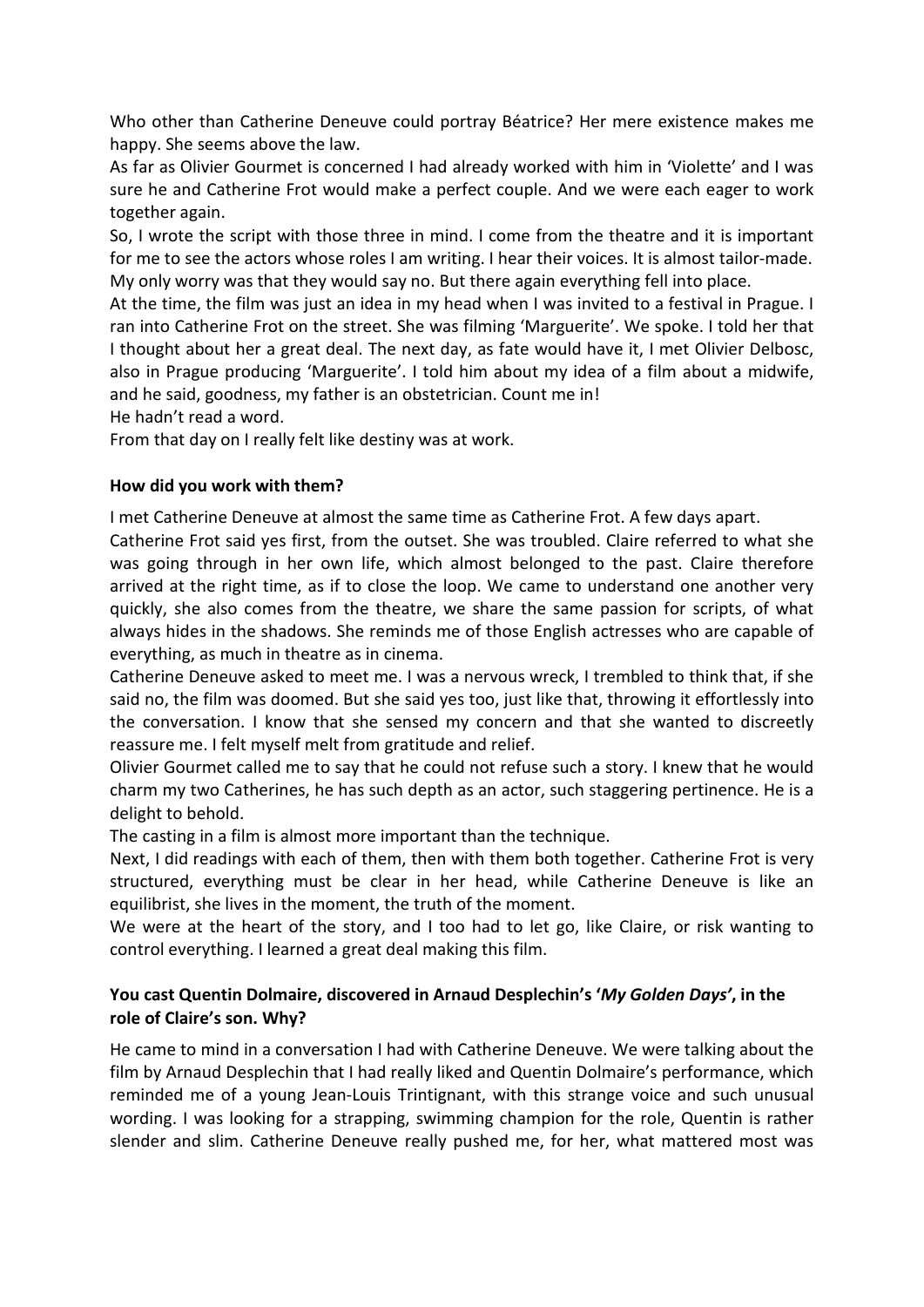that I wanted it to be him. And it is true, I wanted it to be him. Even if Quentin was not what I had in mind for the character, he could become it. And he did.

#### **Catherine Frot participates in real-life births in the film. Was this authenticity in terms of the acting indispensable for you?**

Yes. Olivier Delbosc and I agreed on one point, in films, too often, new-born babies are enormous and look too healthy, which is completely unrealistic! I wanted to film real life, the very fabric of life, what we have all gone through and not a watered-down version of it.

To do so, we had to film these scenes in Belgium because French law prohibits the filming of babies under three months old. It was a long and complex job: we had to find women who had just fallen pregnant and who accepted to have their birth filmed six months later, find the maternity wards who would authorise us to do it.

Catherine Frot underwent training. She attended births prior to filming, she took part in these births.

The relationship between ourselves and the future mothers, but also with their husbands, proved to be effortless and very natural. And luck was on our side. In the end, we were able to film six live deliveries. There was only a small team: Catherine Frot, the sound recordist and the boom operator. I was in the room next door, behind my screen with my script. When Catherine Frot brings her first baby into the world, never have I wept so hard.

#### **You also decided to be very realistic in your filming of the illegal gaming rooms where Béatrice earns her living at cards...**

I knew from close acquaintances that there were still places in Paris where one plays what is called *La Marseillaise*, (invented in the dungeons of Marseille); it is totally illegal. It is a relatively simple card game that involves gambling large stakes as much in terms of the players as in terms of the spectators who attend the game. It is clearly used for money laundering. We reconstructed the gaming rooms and the judicial police introduced us to genuine gamblers who taught Catherine Deneuve to play. I remember they called her '*Madame Catherine*' and they had real difficulty finally calling her 'Béatrice'. They look and sound the part.

#### **THE MIDWIFE is a true dramatic comedy bringing both tears and laughter. After your last three films, which were clearly dramas, did you feel the need to introduce some levity into your cinema?**

Firstly, in contrast to my other films, I wrote the script alone. I needed to engulf myself in my own universe, which is perhaps more whimsical than I cared to admit. Perhaps '*The Long Falling'* and '*Violette*' relate to areas of darkness and pain that I have sufficiently explored. Truly, I believe that THE MIDWIFE relates to who I really am. I am both overly cheerful and given to despair.

#### **Music also has an important place in the film in the sense that it brings a Romanesque dimension to the narrative...**

I wanted to make a Romanesque film, even if it is in tune with reality. I asked Grégoire Hetzel, whose work with Arnaud Desplechin I have always liked, to compose a simple, melancholic theme tune, something that sounds like the notes from a music box that one might play to a new-born baby. He sent me this first composition, which became the theme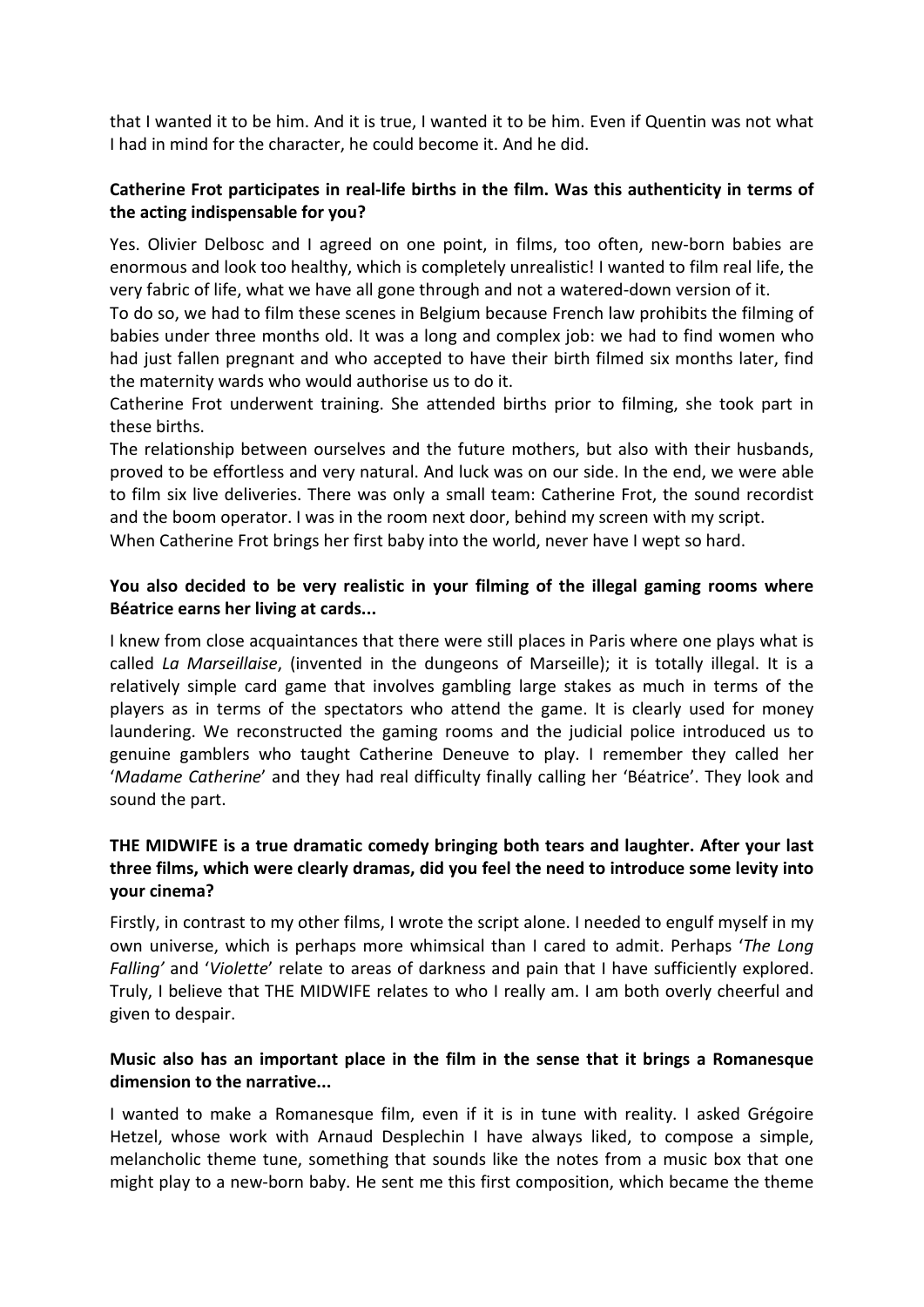tune to the film. I was charmed. It was Claire's theme tune and we produced another one for Béatrice, that I wanted to be more baroque. In fact, there is a tune for each character, like in 'Peter and the Wolf'.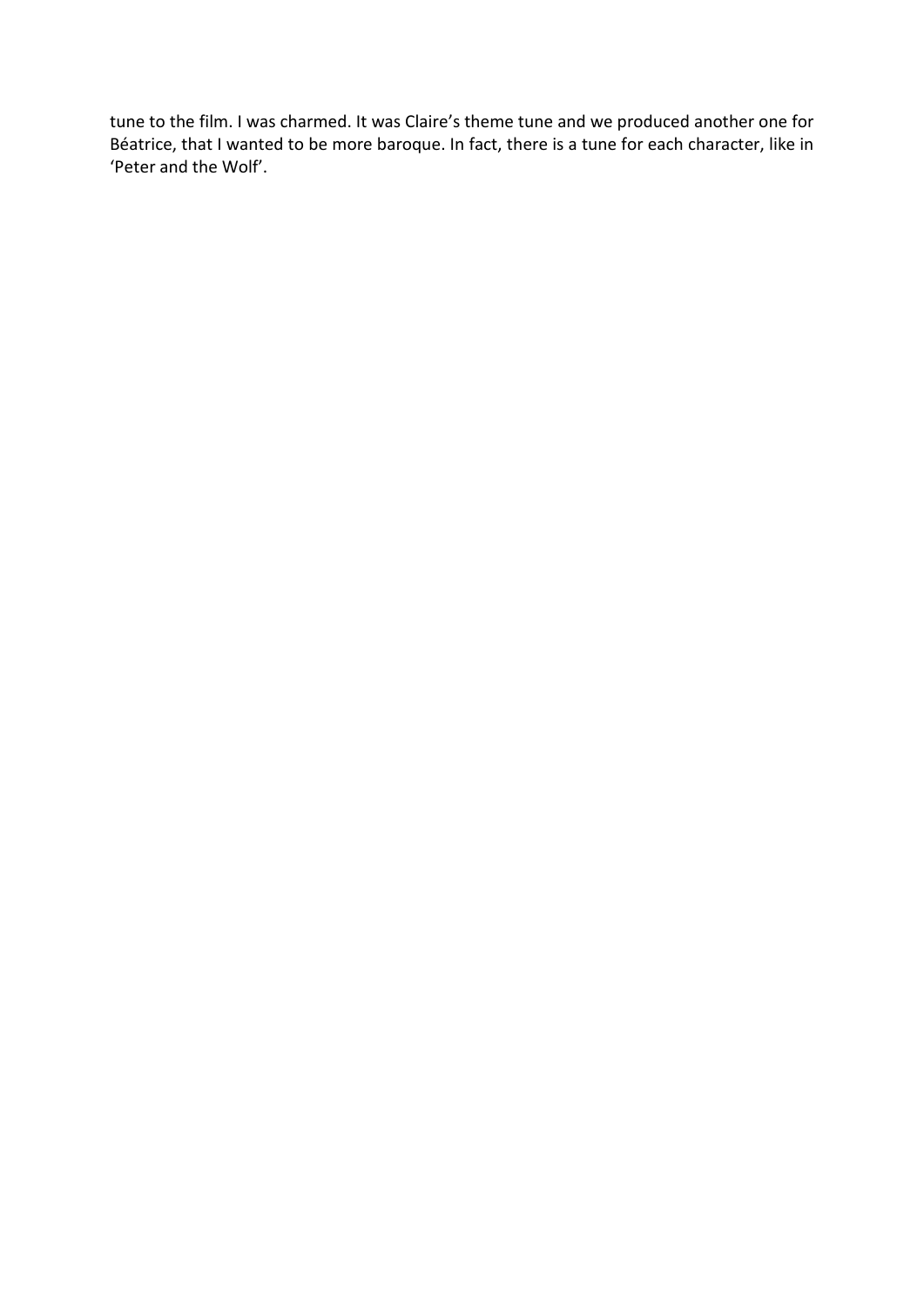#### **INTERVIEW WITH CATHERINE FROT**

#### **You play the lead role in THE MIDWIFE. What attracted you to the role of Claire?**

I was instantly excited about this role. I knew that Martin Provost had written it for me, that he had even dreamt of me as a midwife leaning over him. He is an extremely sensitive writer, I very much appreciated his world, the way he talked to me about the character, his ability to be both funny and emotional. I also found Beatrice's character very beautiful but I knew it was for Catherine Deneuve. I did not hesitate for a second. I loved the idea of two such different women: Béatrice is a grasshopper while Claire is an ant. They are two great figures of tragicomedy.

#### **Claire's story is one of transformation...**

That is what drew me to this character. Claire is at a pivotal moment of her life: the clinic where she has always worked is about to close, her son has left home, she is about to embark on a love affair with Paul and Béatrice reappears in her life like a ghost from the past. Her everyday life is all the more disrupted as Claire is a very disciplined woman, she has put her life on hold to better dedicate herself to others, with incredible kindness and devotion. Béatrice's reappearance makes her question her way of living. That is what is beautiful about Claire's character: by accepting to forgive Béatrice, she accepts to change and hence to return to the light, to fully take advantage of the joys and pleasures that life can offer her. In my opinion, the forgiveness Claire grants Béatrice is intrinsic to her transformation.

#### **At what point does Claire truly accept the changes in her life?**

When she goes to see Béatrice in her hospital bed: the latter introduces her to the doctors as her daughter and Claire does not deny it. De facto, she implicitly accepts to take care of her. It is the beginning of the process of forgiveness. From that point on, she begins to live. She goes on to give herself to Paul, to give him, also, a place in her everyday life. Everything occurs unconsciously, but ultimately it is natural.

#### **She is a committed woman...**

Claire is not a follower. She is not the kind to betray her principles at the first hurdle. She is very committed in the sense that she has unequivocal and straightforward views, notably with respect to her profession. She disagrees with targets, she rejects the 'baby factories'. She is a humanist and she is driven.

#### **There is something so obvious about the relationship between Claire and Béatrice. How did you approach your collaboration with Catherine Deneuve?**

Everything fell into place easily. Catherine Deneuve had the same effect on me as Béatrice does on Claire. She is a very instinctive, very elegant actress. She lives in the moment.

#### **Martin Provost wanted to film real births. How did you approach these scenes?**

I confess that I was a bit apprehensive when I read the script for the first time. The idea of assisting a live birth, as moving as it may be, was by no means insignificant. I finally accepted, as I knew it was an integral part of the project that Martin was offering me. I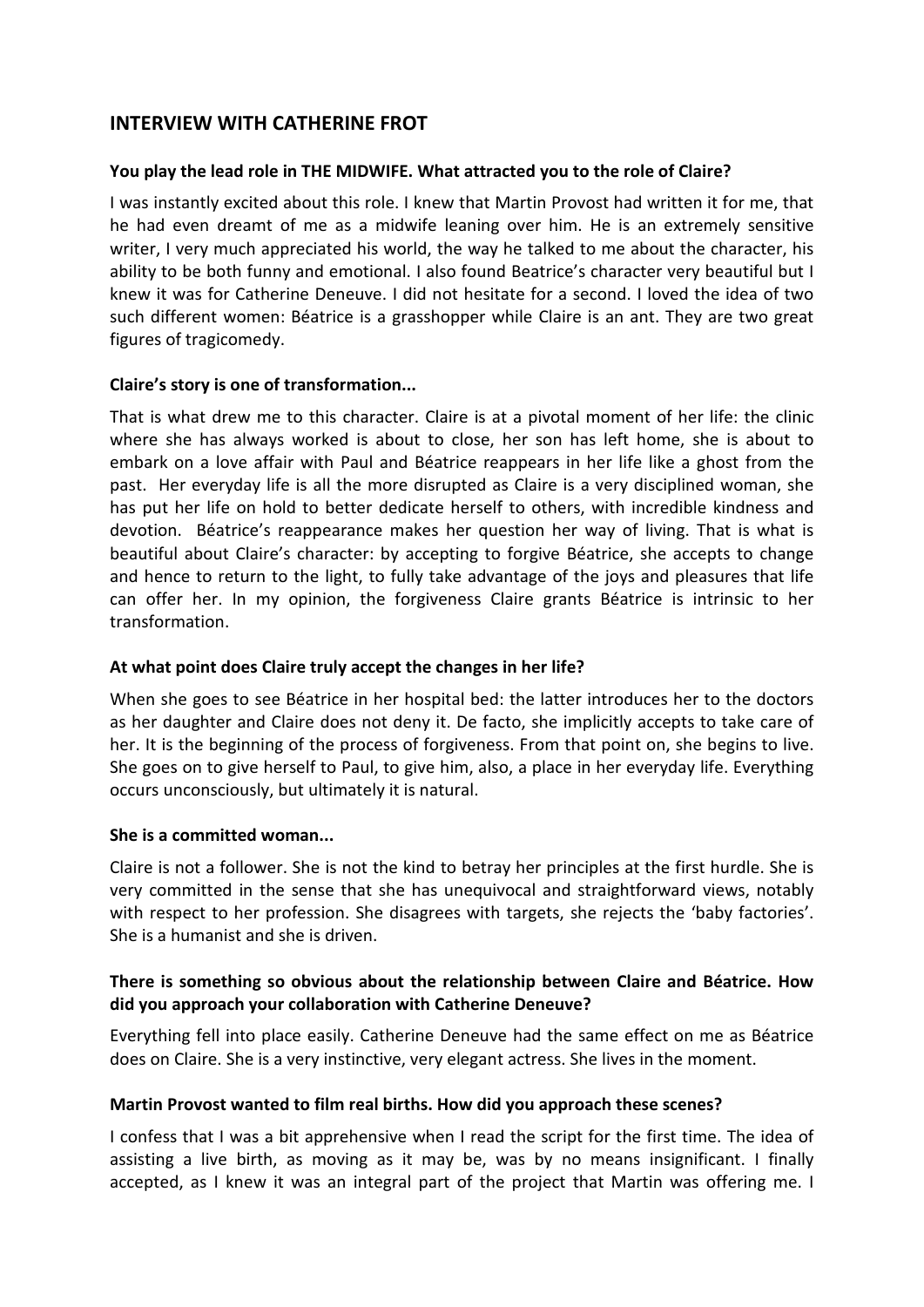therefore proceeded in stages. Firstly, I asked to attend deliveries to find out if I would eventually be able to perform the appropriate gestures. I realised that it was all actually very natural, very normal. I then took lessons with a former midwife who made me rehearse on models. I was a bit worried for the first shot on set, but everything worked out wonderfully. Usually, my job as an actress requires me to be an illusion, I played a virtuoso pianist in *'La tourneuse de pages'*, a distinguished chef in *'Les saveurs du palais',* this time I was compelled to go beyond the illusion, without hesitating.

#### **Did you meet the future mothers who you were going to assist in labour?**

I met them at the clinic only one or two hours before filming. I told each of them that they should not be embarrassed and not to hesitate if they felt compelled to tell me to leave, I was there to assist the real midwives.

#### **Martin Provost says that he had to let go to make this film. Was it the same for you?**

Yes. He urged me towards a form of abandon, which was all the more significant as the film touched on something very personal. We agreed on putting the emphasis on Claire's journey, her transformation through her connection with Béatrice and Paul. This character had to be constantly tangible.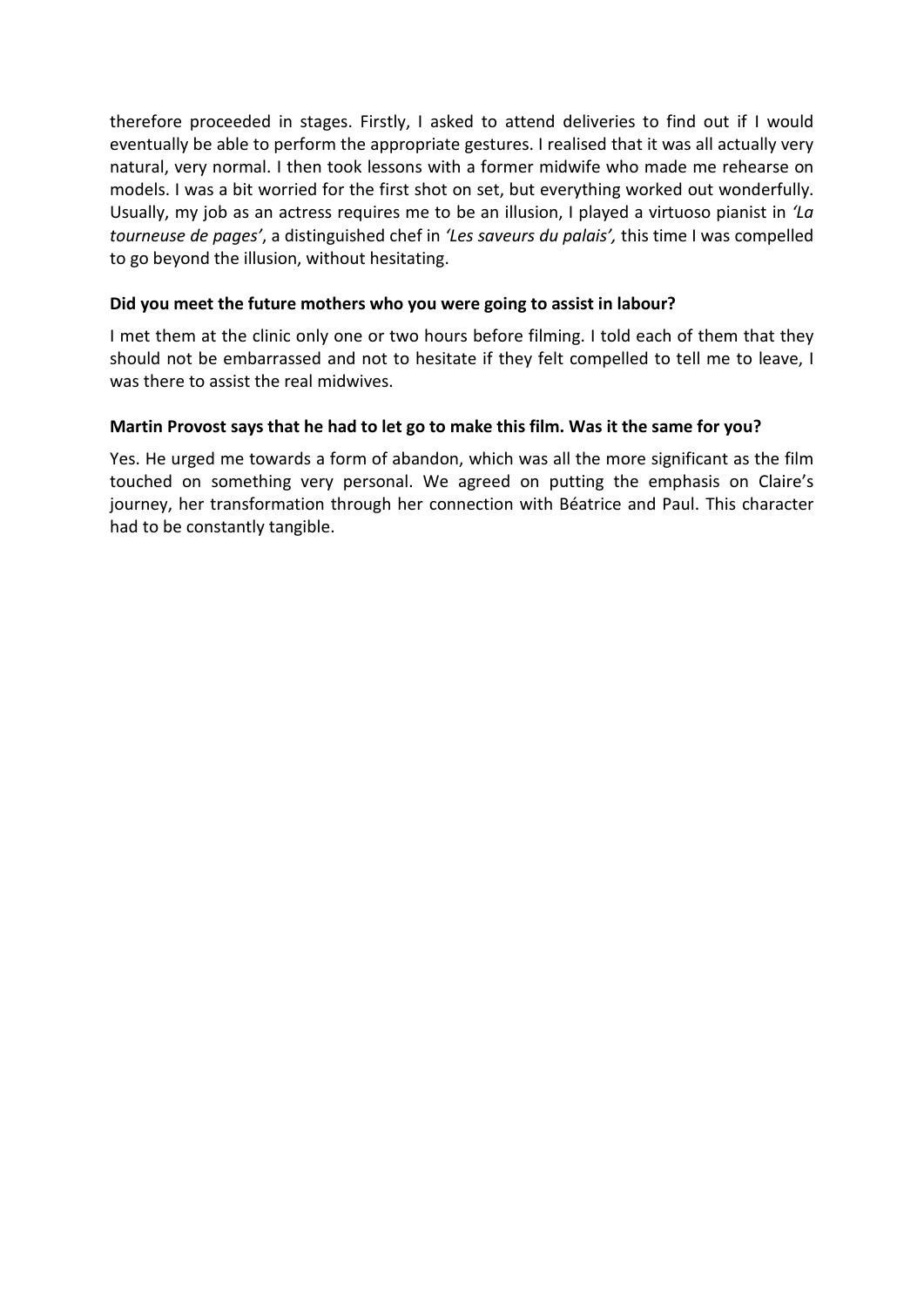#### **INTERVIEW WITH CATHERINE DENEUVE**

#### **Martin Provost wrote the role of Béatrice for you. How did you react to this proposal?**

The first time I read the script, I instantly loved this character. I then met Martin Provost who spoke very well of his film. There is a kindness about him that I instantly liked. Béatrice's character is one of comedy but she also experiences moments of drama. She is a reflection of the film. Martin Provost succeeds in casually portraying serious issues without it ever being oppressive. The comedy constantly diffuses the drama without affecting the emotion.

#### **How would you define Béatrice?**

She is a woman who has lived with as much intensity as superficiality. She is all at once very generous and very selfish. She loves gambling, but she is destitute, which does not prevent her from having flair and elegance. She lives from day to day without planning ahead, moreover she would be incapable of doing so. She moves along by groping in the dark, relying one day on one person, the next on another.

#### **Precisely, Béatrice appears to be an extremely free woman, however she is very dependent on others...**

She thought she could live freely without any ties, but it is an illusion. However, she chose to look on the bright side of life, and continued to do so until the end. Béatrice is as much a lover, and her affair with Claire's father is proof of that, as a player who makes the most of what life has to offer her. There is a kind of carelessness about her that those around her find sometimes hard to bear. That does not mean that she is irresponsible. Béatrice is actually a cheerful adventurer. If she arranges things to suit her, it is not with the intention of harming others, but rather to live a better life.

#### **Béatrice will disrupt Claire's everyday life to the point of transforming it...**

Claire cannot resist Béatrice for long. At first she is reticent to let her back into her life, she is willing to help her but she keeps her distance, and then she quickly accepts this presence, she rediscovers Béatrice who brings a little fantasy into her life and makes her discover a world far removed from her own. In that sense, Béatrice is capable of making others accept highly unlikely situations.

#### **And yet she chooses to slip away...**

She wants Claire to be happy, to be able to enjoy her new life with Paul. That is why she leaves. There is sensitivity in this decision. Béatrice was able to establish an intimate relationship with Claire, they were like mother and daughter for a few weeks. She wanted to help Claire, to ask forgiveness for past mistakes, and she knows when to bow out.

#### **Are you close to Béatrice?**

As an actress, I find her to be a very positive character, very funny, a little out of the ordinary, which is extremely pleasant to play. As a woman, I can understand her carelessness, I do not judge her, but she is very different from the person I am.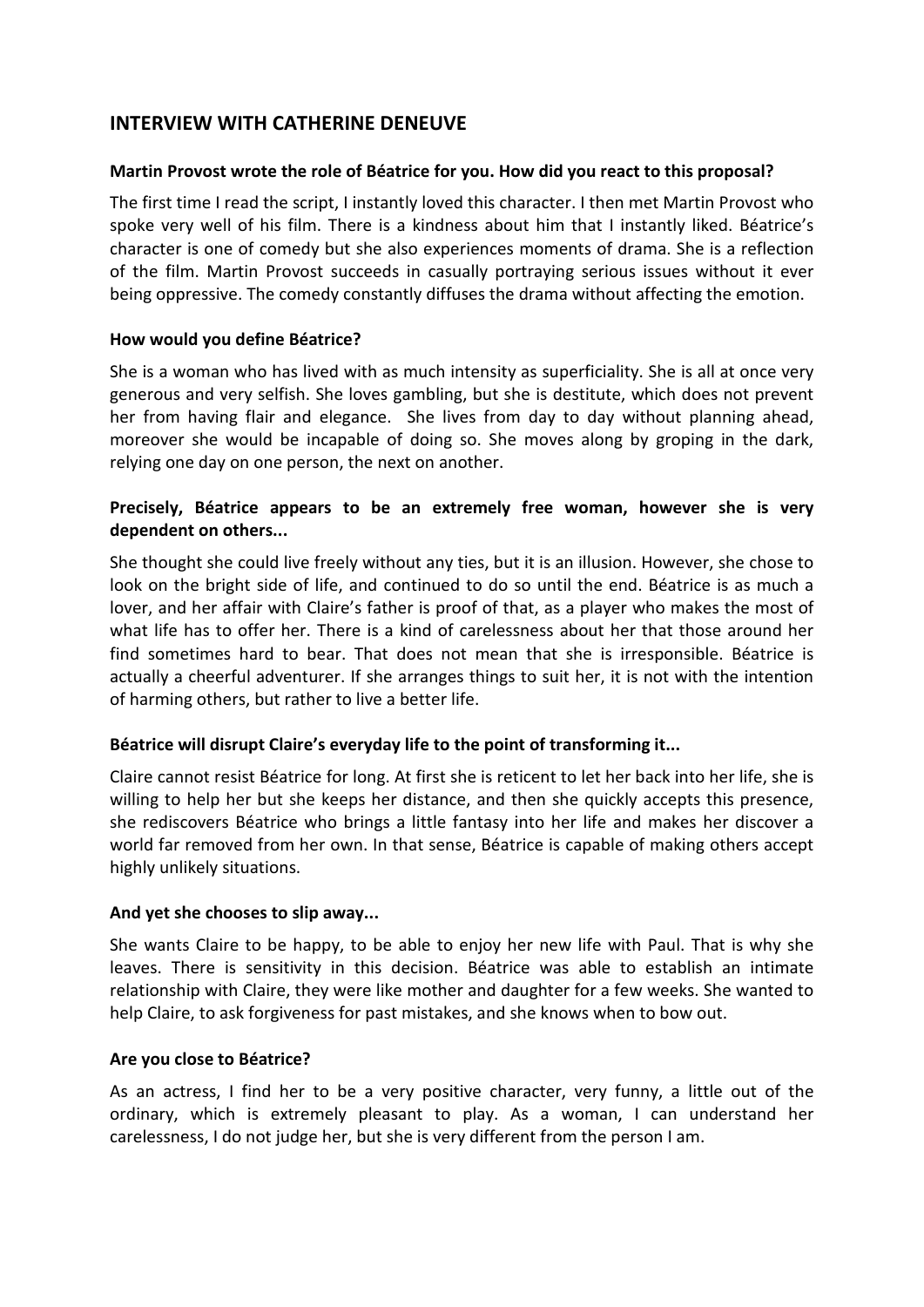#### **You have never acted opposite Catherine Frot until THE MIDWIFE. How did you work together?**

We were a bit like Claire and Béatrice in the film. Catherine Frot is a very sensitive actress. I got the feeling that she felt confident and that worked to our advantage as a duo. I think, moreover, that this is portrayed on-screen. The bond that unites Claire and Béatrice is obvious.

#### **And Olivier Gourmet?**

I had never worked with him. I like him enormously as an actor. We do not have a lot of scenes together, but I think that the complicity between our two characters is genuine. Paul has a sense of adventure, like Béatrice, he is admittedly more composed than her, but he is a genuine traveller, he says himself that he needs to be on the road. He also possesses that little hint of fantasy that illuminates Claire's everyday life. Furthermore, at the beginning Claire is annoyed by the complicity between Paul and Béatrice, she does not hesitate for a moment to throw him out when she finds them singing Serge Reggiani in her kitchen at breakfast.

#### **What kind of director is Martin Provost?**

He is very open, very gentle, constantly ready to listen to others. The pleasure he derives from seeing his characters come to life on the set is obvious. He is warm and friendly. Above all, he loves the actors, he knows how to write really wonderful roles for them. He is a man who relates to women. He was able to strike the right note to tell this story, a perfect balance of emotions.

#### **You learned to play a game of cards called 'la Marseillaise'...**

I confess I had not heard of it before making the film. The game goes very fast. Martin Provost wanted me to be surrounded by real gamblers who lend real authenticity to the scenes, but I would be incapable of playing a game today.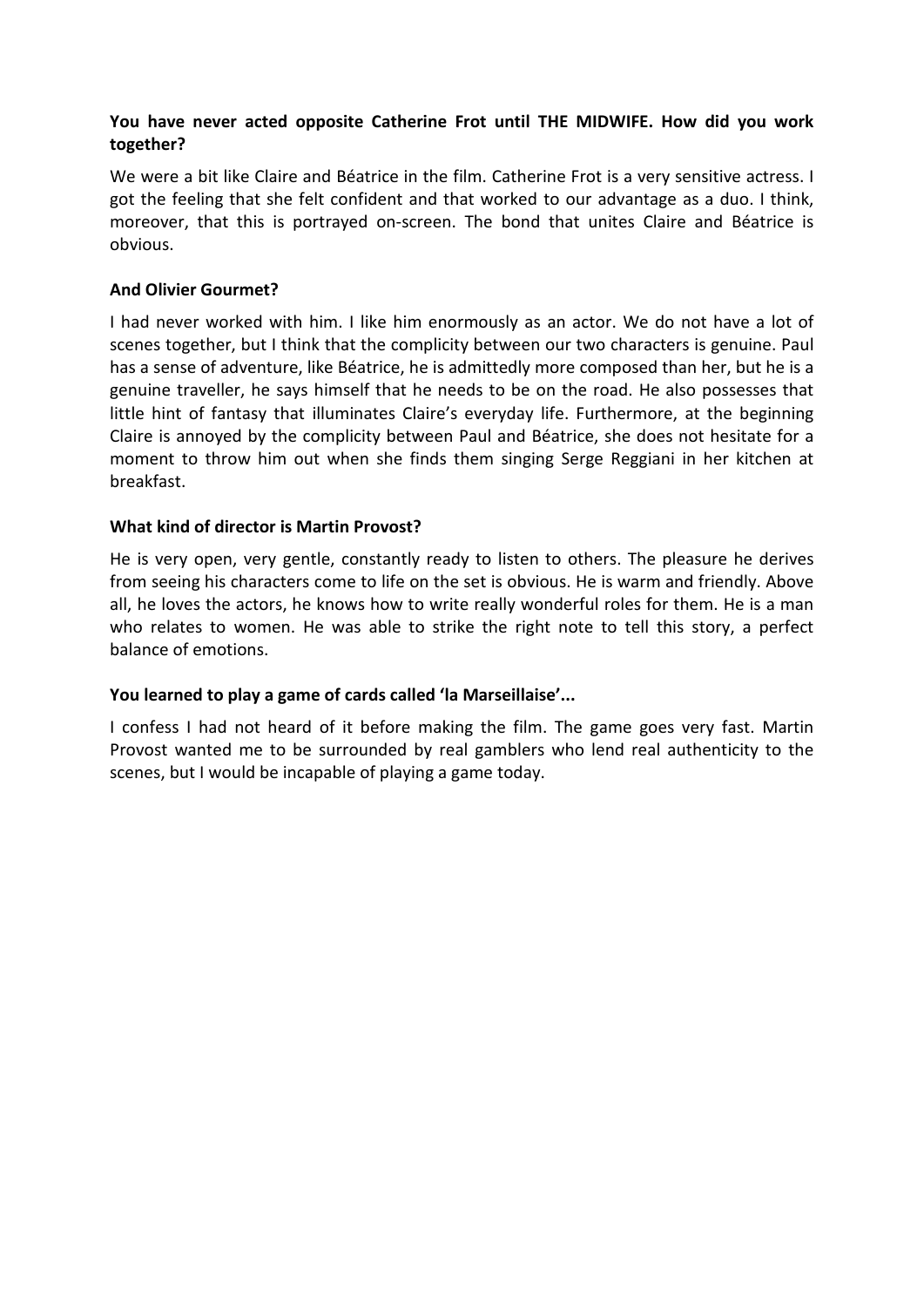#### **BEHIND THE CAMERA**

#### **MARTIN PROVOST, Director and Screenwriter**

Martin Provost was born in Brest in 1959. He began his career very young as both a theatre and cinema actor, in Nelly Kaplan's *NEA,* in 1976, and Jean-Louis Bauer's *LA DYNASTIE DES MALPROPRES*. At the beginning of the 1980s, he staged his first play entitled *LE VOYAGE IMMOBILE* at the Ivry theatre. He then joined the *Comédie Française* where he became a member.

Three years later, he stopped acting to dedicate himself entirely to writing and production. His play, *LES POUPÉES,* was presented at the Avignon festival then staged in Paris at the TEP *(Théâtre de l*'*Est Parisien)*. During this time, he published his first novel, *AIME-MOI VITE*, with Flammarion. Followed by three other books: *LÉGER, HUMAIN, PARDONNABLE* by Seuil in 2007, *LA ROUSSE PÉTEUSE* by Gallimard Jeunesse in 2009 and *BIFTECK* published by Phébus in 2010.

At the same time, he made two short films performed by Artus de Penguern: *J*'*AI PEUR DU NOIR* and *COCON*. In 1997, he produced his first feature film, *TORTILLA Y CINEMA*, in which he directed Carmen Maura. Six years later, he produced *LE VENTRE DE JULIETTE* with Julie-Marie Parmentier.

In 2008, SÉRAPHINE reaped both critical acclaim and commercial success. It attracted nearly 850,000 cinema-goers and received seven César awards, among which that of Best original screenplay and Best actress for Yolande Moreau. Martin Provost was also nominated in the category for Best director.

He reunited with Yolande Moreau three years later for *THE LONG FALLING* adapted from the eponymous novel by Keith Ridgway, Prix Femina (French literary prize) in 2001. In 2013, he brought to the screen the life of Violette Leduc, Simone de Beauvoir's contemporary and protégé, with Emmanuelle Devos and Sandrine Kiberlain. VIOLETTE was selected at the Toronto festival.

In 2017, Catherine Frot and Catherine Deneuve are brought to the screen together, for the first time, in Martin Provost's THE MIDWIFE.

#### **Filmography**

2017 **THE MIDWIFE** Screenplay and direction

#### 2013 **VIOLETTE** Screenplay, with Marc Abdelnour and René de Ceccatty, and direction

#### 2011 **THE LONG FALLING**

Screenplay, with Marc Abdelnour, and direction

#### 2008 **SÉRAPHINE**

Screenplay, with Marc Abdelnour, and direction 2009 Cesar Awards - Best actress (Yolande Moreau), Best film, Best original screenplay, Best original music, Best cinematography, Best costume design, Best production design.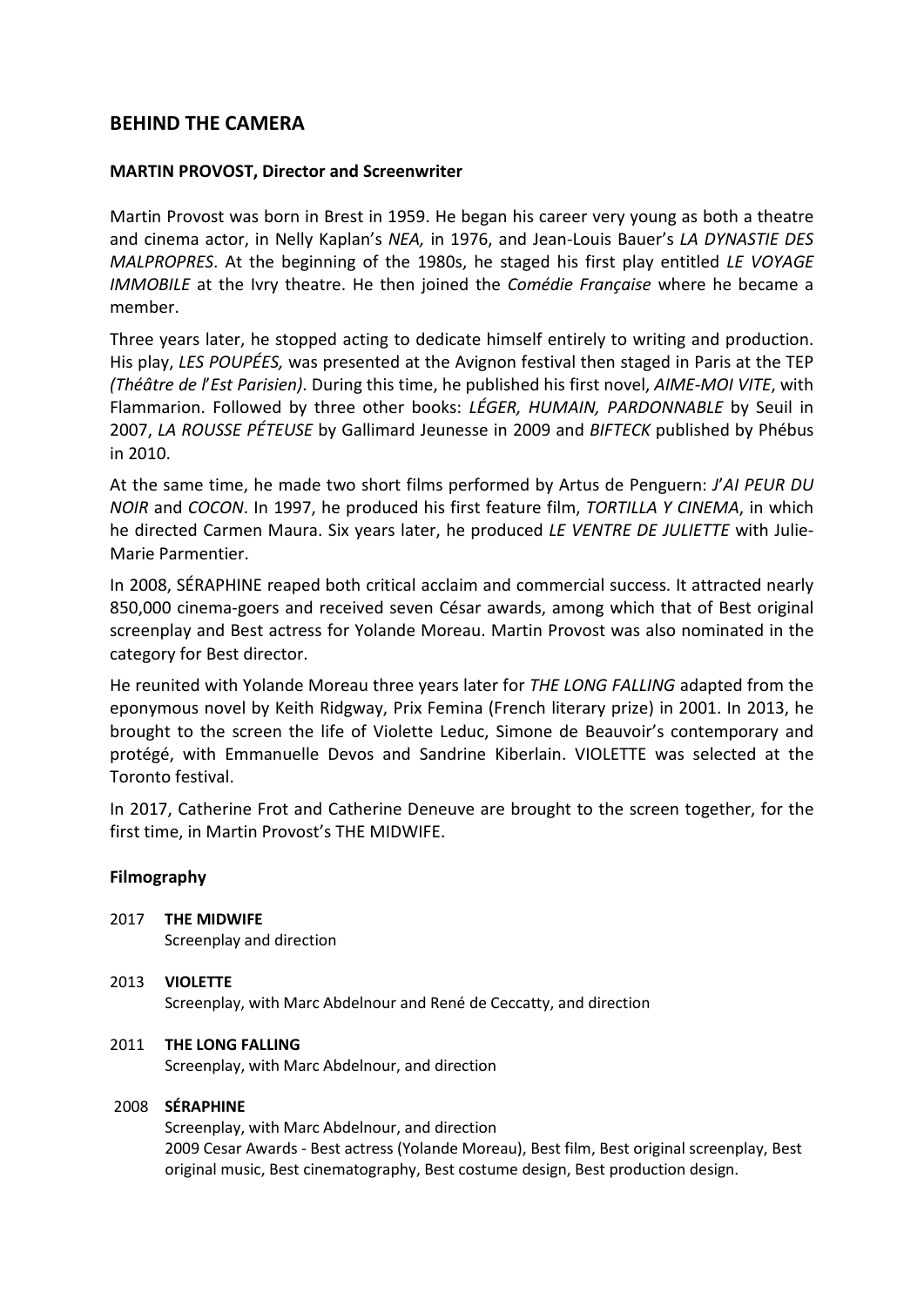2003 **LE VENTRE DE JULIETTE**

Screenplay, with Philippe Lasry and Marc Abdelnour, and direction

- 1997 **TORTILLA Y CINEMA** Screenplay and direction
- 1992 **COCON (**short film) Screenplay and direction
- 1990 **J**'**AI PEUR DU NOIR** (short film) Screenplay and direction